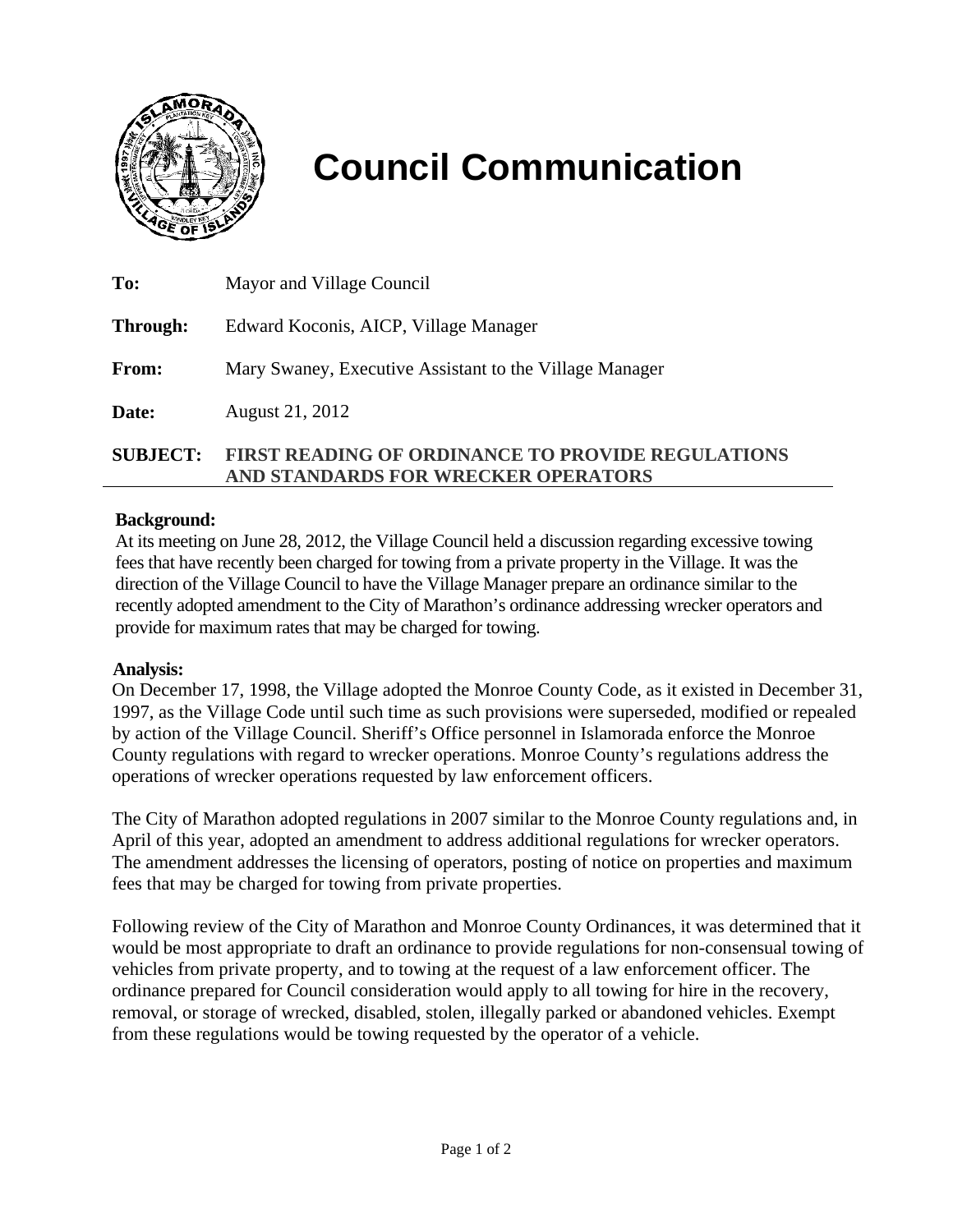Included in the proposed ordinance are requirements for equipment, insurance, maximum rates, storage facilities, licensure to operate in the Village, registration and posting of private properties where vehicles are subject to non-consensual towing, and penalties for violation of these regulations.

# **Budget Impact:**

Section (g) of the proposed ordinance provides for all wrecker operators subject to the ordinance and operating within the Village to obtain a license from the Village Clerk which shall be renewable on an annual basis. The proposed annual license fee is \$100.00. The annual license fee would increase to \$250.00 if the license is not renewed prior to expiration. License fees would be recorded as revenue in the Local Business Tax revenue account of the General Fund; the impact would be negligible as at there are only three towing companies in the Upper Keys at the present time.

# **Staff Impact:**

If the ordinance is adopted with the licensing requirements as currently written, staff would develop a license application form and procedure for the annual licensure through the Village Clerk's Office. The Village Clerk's Office would also develop a procedure to record the status of private properties registered and posted as subject to non-consensual towing.

Adoption of the proposed ordinance would have no effect on law enforcement operations.

# **Recommendation:**

If the Village Council wishes to adopt regulations for wrecker services similar to the Monroe County regulations and City of Marathon regulations, it is recommended that the Council approve the proposed ordinance on first reading.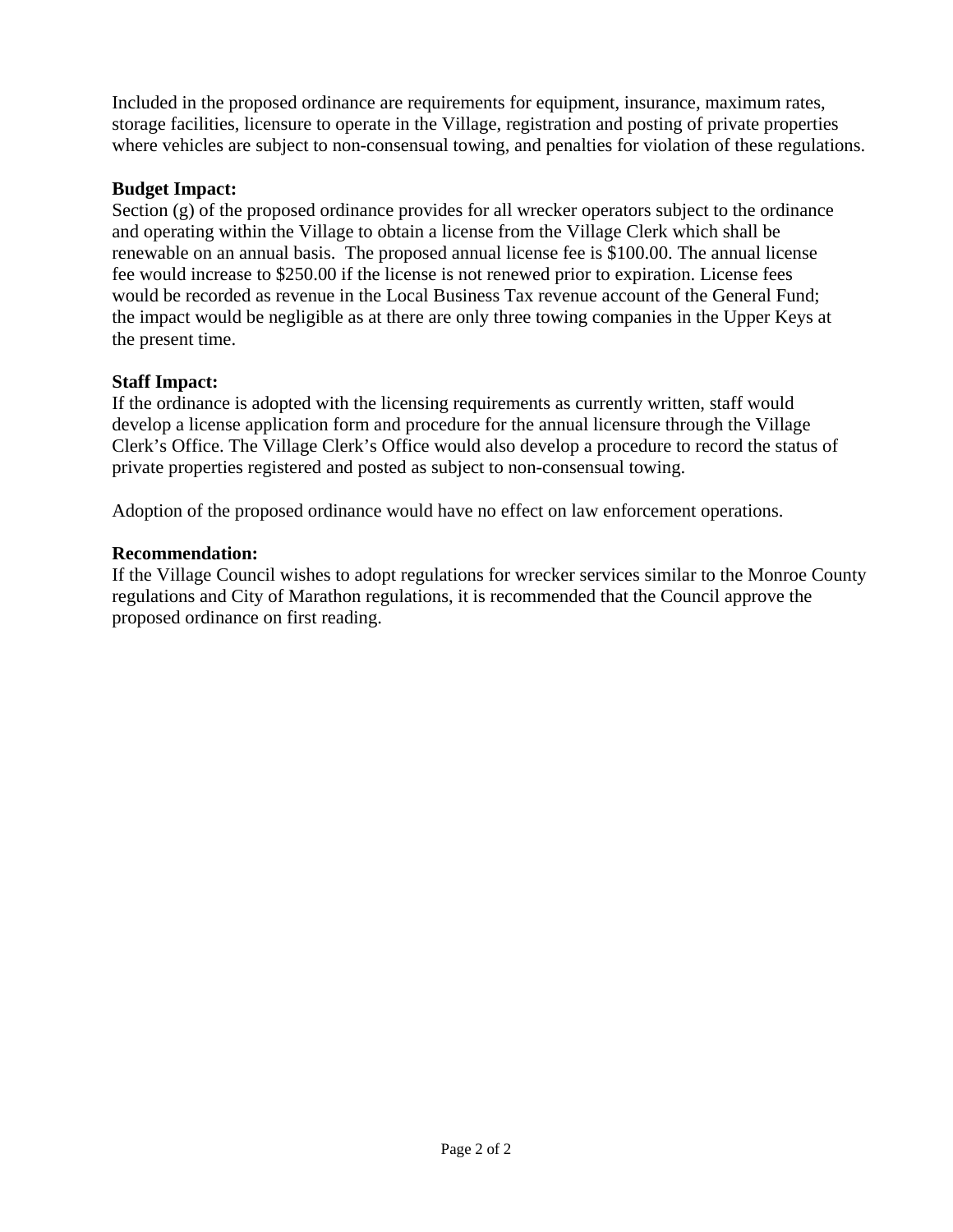#### **ORDINANCE No. 12-**

**AN ORDINANCE OF ISLAMORADA, VILLAGE OF ISLANDS, FLORIDA, ESTABLISHING ARTICLE VII "TOWING", OF CHAPTER 50 "STREETS, SIDEWALKS AND OTHER PUBLIC PLACES"; PROVIDING DEFINITIONS; PROVIDING REGULATIONS FOR WRECKER OPERATIONS; REQUIRING LICENSING OF WRECKER OPERATORS OPERATING WITHIN THE VILLAGE; PROVIDING FOR DUTIES OF WRECKER OPERATORS; ESTABLISHING CERTAIN STANDARDS OF OPERATION; PROVIDING FOR PENALTIES; PROVIDING FOR REFUND OF TOWING FEES CHARGED IN VIOLATION OF THE REGULATIONS OF WRECKER OPERATORS PROVIDED IN THIS ORDINANCE; PROVIDING FOR SUSPENSION AND REVOCATION OF WRECKER OPERATOR LICENSES; PROVIDING FOR SEVERABILITY; PROVIDING FOR INCLUSION IN THE CODE; AND PROVIDING FOR AN EFFECTIVE DATE**

**WHEREAS**, the Village Council of Islamorada, Village of Islands (the "Village ") has become aware of certain issues regarding the reasonable and effective operation of wrecker operators for nonlaw enforcement generated, non-consensual towing of vehicles within the Village; and

**WHEREAS**, Section 715.07(2)(b), Florida Statutes, authorizes counties and municipalities to regulate towing of vehicles, including the establishment of maximum towing rates; and

**WHEREAS**, the Village Council desires to adopt maximum towing rates which are consistent with the rates adopted by the Monroe County Board of County Commissioners; and

**WHEREAS**, the Village Council directed the Village Manager to develop regulations regarding wrecker operators within the Village so as to create reasonable and efficient operations of both nonconsensual towing operations, and towing operations which are requested by a law enforcement agent; and

**WHEREAS,** the Village Council finds that it is in the best interest of the Village to adopt requirements for wrecker operations within the Village.

# **NOW, THEREFORE, BE IT ORDAINED BY THE VILLAGE COUNCIL OF ISLAMORADA, VILLAGE OF ISLANDS, FLORIDA, AS FOLLOWS:** <sup>1</sup>

**Section 1.** Recitals. The above recitals are true and correct and are incorporated herein by this reference.

**Section 2.** Amendments to the Code. That Article VII "Towing" of Chapter 50 "Streets,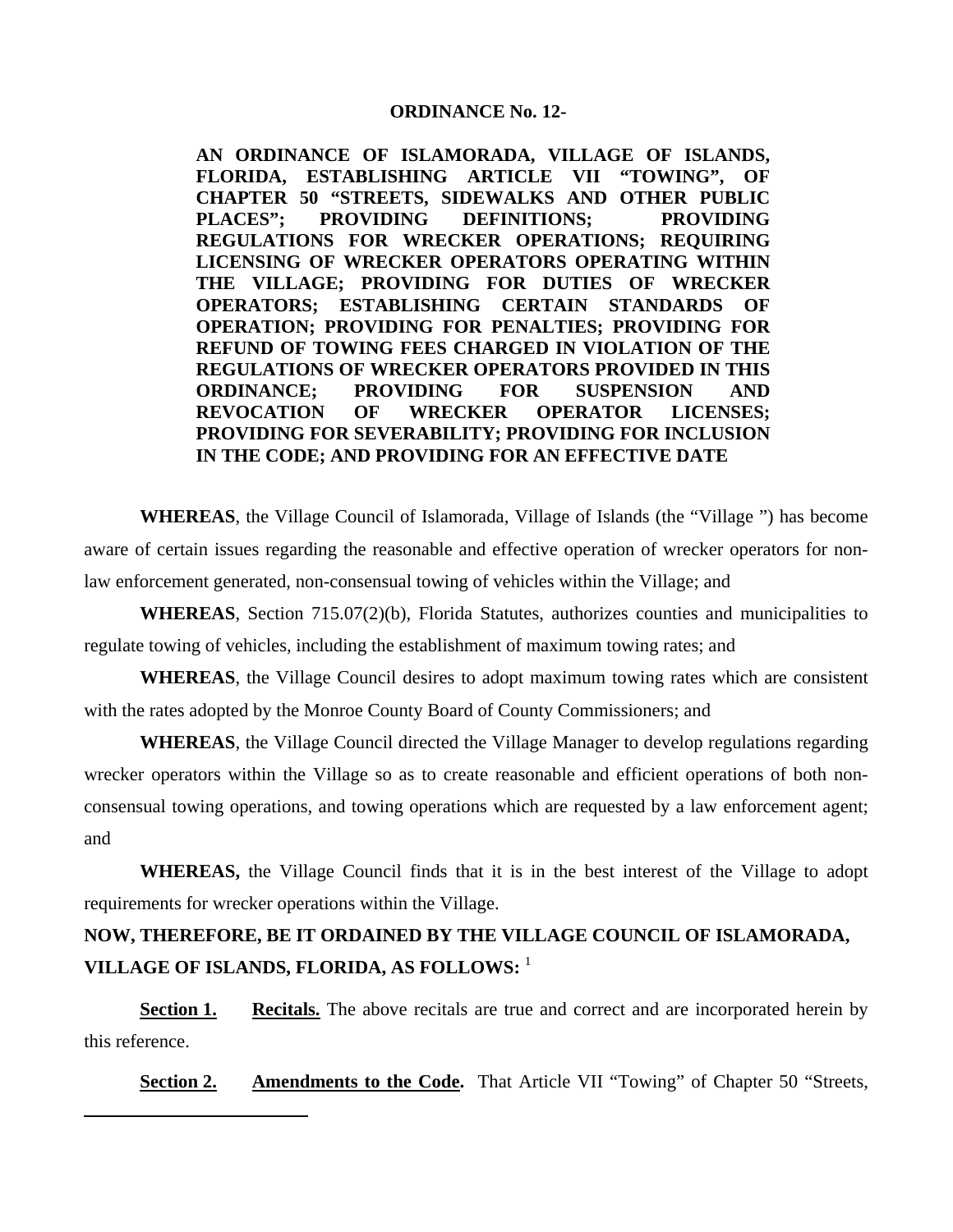Sidewalks and Other Public Places" is created to read as follows:

| Additional text is shown as underlined; | deleted text is shown as strikethrough |
|-----------------------------------------|----------------------------------------|
|                                         |                                        |

### **Article VII. Towing**

#### **Sec. 50-100 Regulation of wrecker operators who provide towing and storage services**

(a) *Applicability*. The provisions of this section shall apply to all wrecker operators providing towing of vehicles and vehicle storage at the request of a law enforcement officer, and to towing of vehicles from private properties without the consent of the vehicle operator (non-consensual towing services). This section shall not apply to wrecker operators providing towing of a vehicle at the request of and with the express consent of the operator of the vehicle.

 (b) *Definitions.* The following words, terms and phrases, when used in this section, shall have the meanings ascribed to them in this subsection, except where the context clearly indicates a different meaning:

*Administration fee* means the charge for researching and documenting the registered owner of a vehicle towed and stored by a wrecker operator.

*Commercially manufactured wrecker* means a tow truck that is:

- (1) Designed and constructed by a wrecker manufacturer that offers its wreckers for sale; or
- (2) Assembled by a business licensed and approved to assemble and certify wreckers according to manufacturer's specifications.

*Non-consensual towing services* shall mean the immobilizing, towing and/or storage of a vehicle, without the prior express consent of the owner or operator, by any person who is not acting pursuant to a contract with a unit of local, county, state, or federal government.

*Notification fee* means the charge for notifying a vehicle owner and any lien holders that a wrecker operator has towed and stored the vehicle.

*Vehicle* means any mobile item which normally uses wheels, whether motorized or not as described in §  $715.07(1)(a)$ , F.S.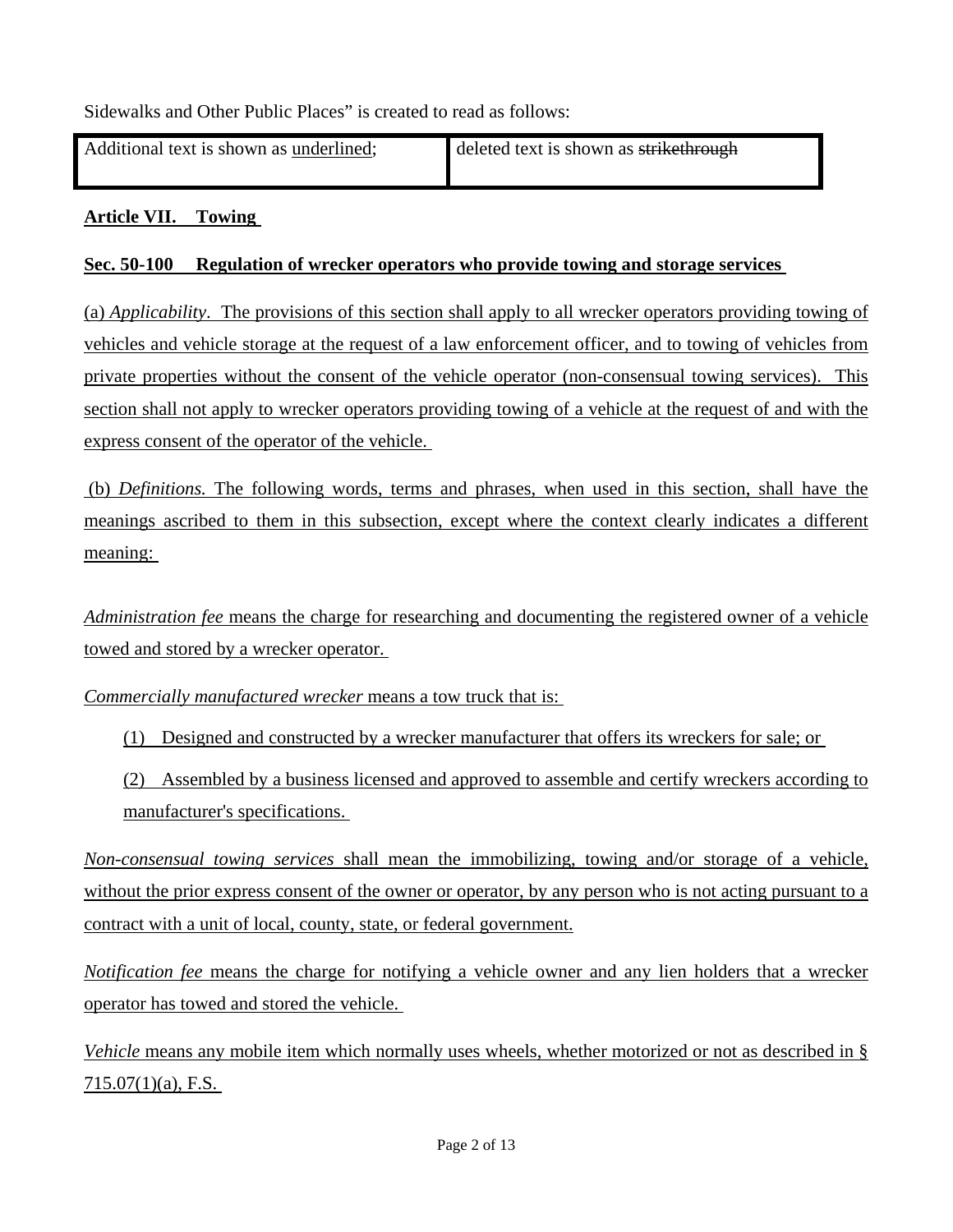#### *Wrecker* means a tow truck.

*Wrecker operator* means the individual, partnership, corporation, or business entity engaged for hire in the recovery, towing removal, or storage of wrecked, disabled, stolen, illegally parked or abandoned vehicles. For the purpose of this section, a hired driver or employee shall be governed by this section and shall be considered an agent of the wrecker operator.

(c) *Wrecker classification and required equipment.*

(1) Each tow truck owned or maintained by a wrecker operator shall be commercially manufactured and shall conform to all other requirements of this section. The requirements of this section are waived only for those operators with tow trucks that were purchased before the effective date of the ordinance from which this section is derived or that were under a binding contract to purchase entered into before the effective date of the ordinance from which this section is derived.

(2) All tow trucks shall be equipped with a business-type communication radio or mobile telephone or cellular telephone. There shall be one radio or phone for each truck. The equipment shall be licensed and approved by the Federal Communications Commission. The mobile radio or telephone shall enable the wrecker operator to communicate with his trucks within his usual area of operation. A citizens band radio does not meet the requirements of this subsection.

- (3) Specifications and required equipment shall be as follows:
	- a. All wreckers (all classifications) shall include the following:

1. A cradle, tow plate or tow sling to pick up vehicles. The cradle, tow plate or tow sling shall be equipped with safety chains and constructed in such a manner that it will not damage the vehicle to be towed;

2. Dual rear wheels;

3. The name, address and telephone number of the wrecker operator shall be painted or permanently affixed in a conspicuous place on both sides of the trucks as required by  $§ 715.07(2)(a)(7)$ , F.S.;

4. At least one heavy duty push broom with a minimum width of 24 inches;

5. One square shovel;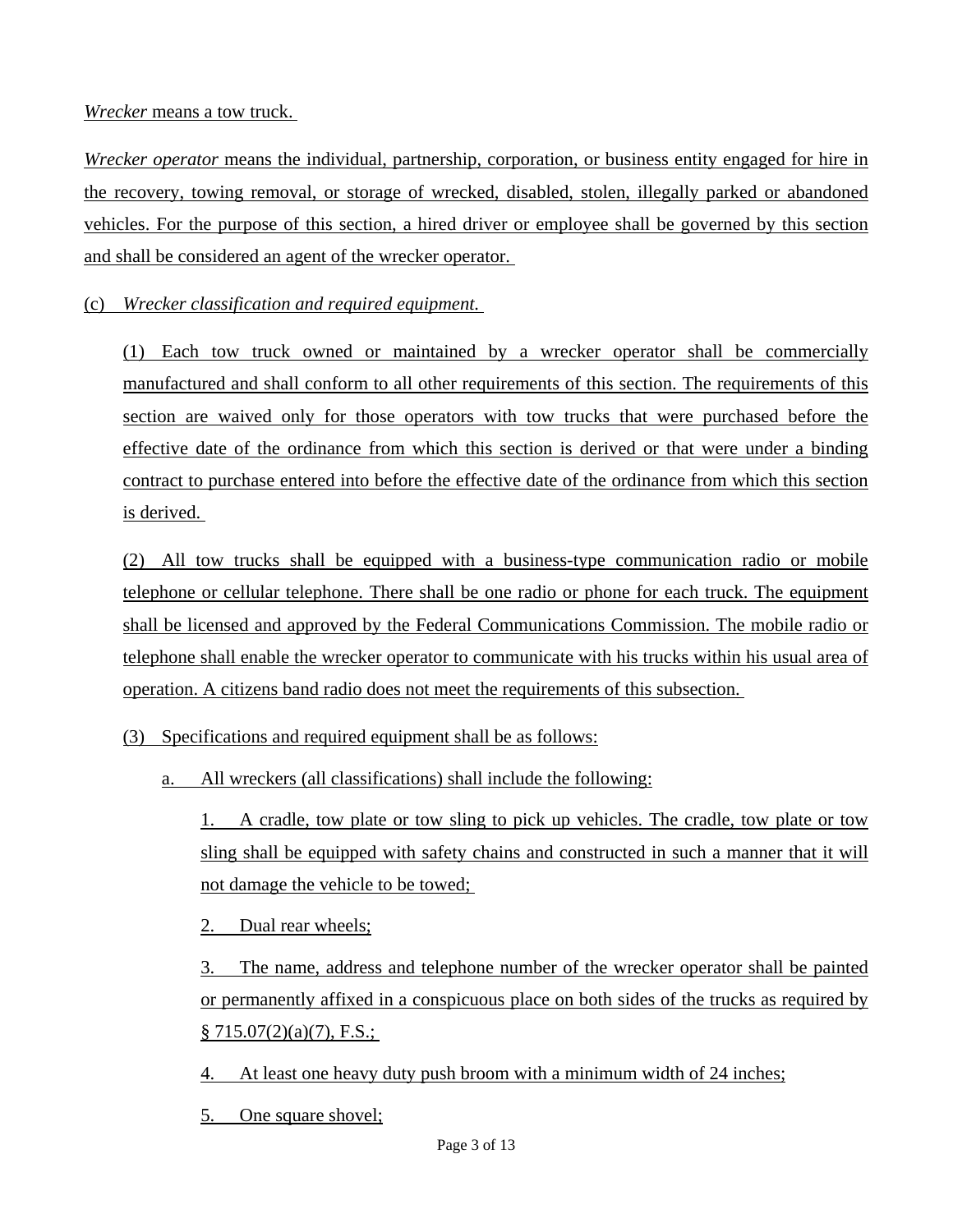6. One axe;

7. One crowbar or prybar with a minimum length of 30 inches;

8. Minimum of one five-pound carbon dioxide or dry chemical fire extinguisher or equivalent. Must be approved type and have a current inspection tag attached;

9. One pair of bolt cutters with a minimum opening of one-half inch;

10. One set of jumper cables;

11. One four-way lug wrench;

12. One flashlight;

13. Five 30-minute fuses;

14. One snatch block for each winch with manufacturer's rating to match winch;

15. Extra towing chain six to eight feet in length with hooks;

16. At least three safety cones or triangle reflectors; and

17. Fifty pounds of sand or petroleum absorbent.

b. *Class "A" wreckers (for the removal of cars and light duty trucks and vehicles weighing 10,000 pounds gross vehicle weight or less).* Specifications and equipment in addition to requirements outlined in subsection  $(c)(3)a$ . of this section, shall be as follows:

1. A truck chassis with a manufacturer's rated capacity of at least 10,000 pounds gross vehicle weight. A complete, commercially manufactured boom and winch having a manufacturer's combined rating of at least four tons must be mounted on the chassis. Hand crank winches do not satisfy these requirements and will not be approved;

2. A minimum of 100 feet of three-eighths-inch cable;

3. Dollies;

4. Flood lights on the hoist;

5. Vehicles that are equipped with wheel lifts or the equivalent may also qualify as class A tow trucks so long as they are equipped with a boom and all other applicable requirements are met. Wheel lifts shall be rated at a minimum of 3,000 pounds lift capacity and must use wheel safety straps when lifting vehicles by the wheels only; and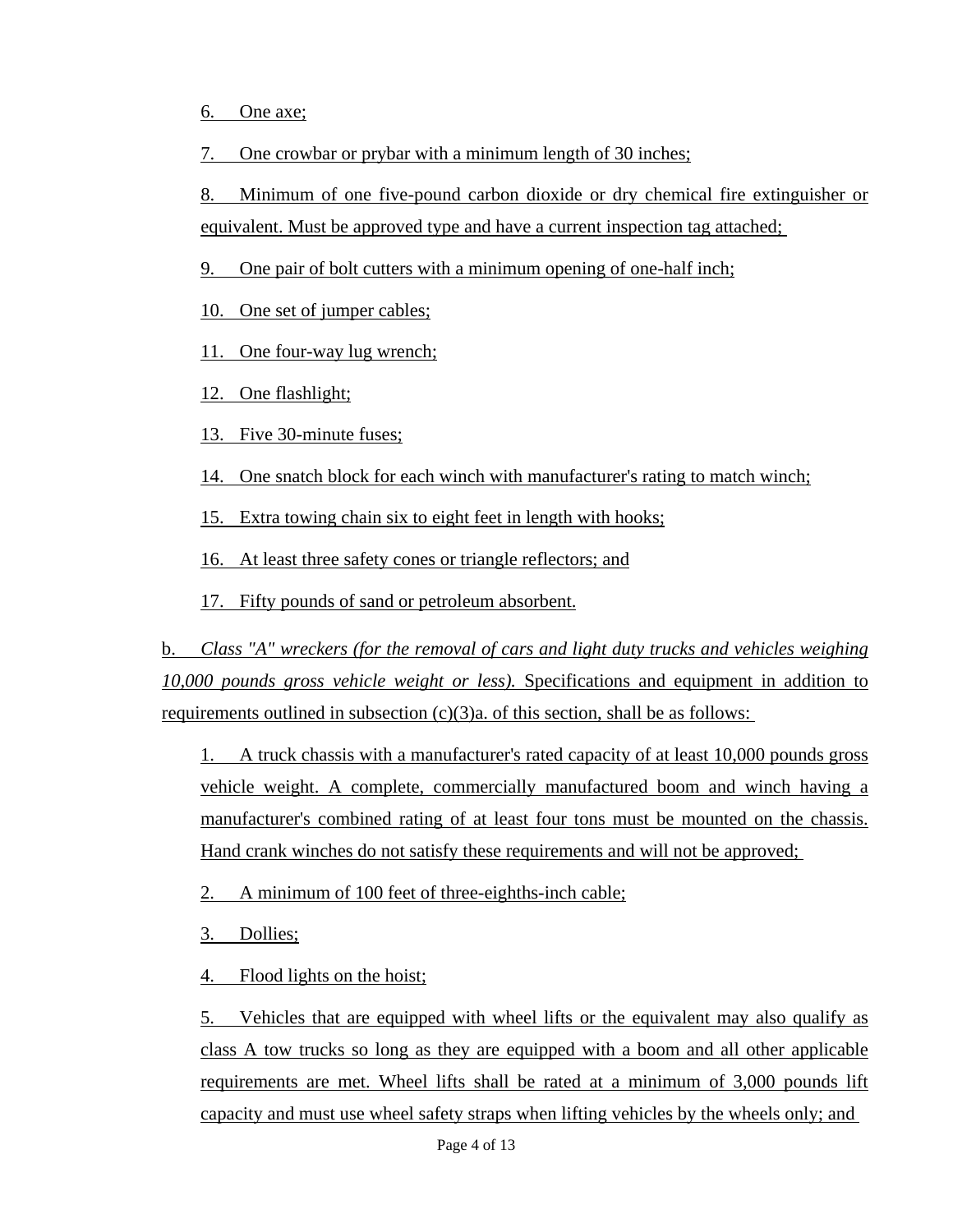6. Operators who wish to remove cars and light trucks may have, in addition, a rollback or slide-back carrier truck/trailer with specifications and the equipment as provided in subsection (c)(3)c. of this section.

c. *Class "A" roll-back or slide-back wreckers (for the removal of cars and light duty trucks and vehicles weighing 10,000 pounds gross vehicle weight or less).* Specifications and equipment for roll-back or slide-back carriers in addition to the requirements outlined in subsection  $(c)(3)a$ . of this section shall include the following:

1. A truck chassis with a manufacturer's rated capacity of at least 10,000 pounds gross vehicle weight with a minimum of a 16-foot bed, dual rear wheels and a winch with at least 8,000 pounds capacity;

2. A minimum of 50 feet of three-eighths-inch cable;

3. A minimum of two safety tie-down chains of at least ten feet each in length;

4. Two spot (flood) lights mounted on the rear of the carrier; and

5. A roll-back or slide-back carrier trailer shall meet the following requirements:

(i) A commercially manufactured carrier trailer with a rated capacity of at least 8,000 pounds gross vehicle weight with a minimum 16-foot bed. A winch with at least 8,000 pounds capacity;

(ii) A minimum of 50 feet of three-eighths-inch cable;

(iii) Brakes and trailer lights that meet the minimum statutory requirements of state law;

(iv) Safety chains; and

(v) Must be towed by and used in conjunction with an approved wrecker that meets or exceeds the class of the vehicle to be towed.

d. *Class "B" wreckers (for removal of medium duty trucks or vehicles weighing 20,000 pounds gross vehicle weight or less).* Specifications and equipment in addition to the requirements outlined in subsection  $(c)(3)a$ . of this section, shall be as follows:

1. A truck chassis with a manufacturer's rated capacity of at least 20,000 pounds gross vehicle weight. A complete, twin-winch, commercially manufactured boom and winches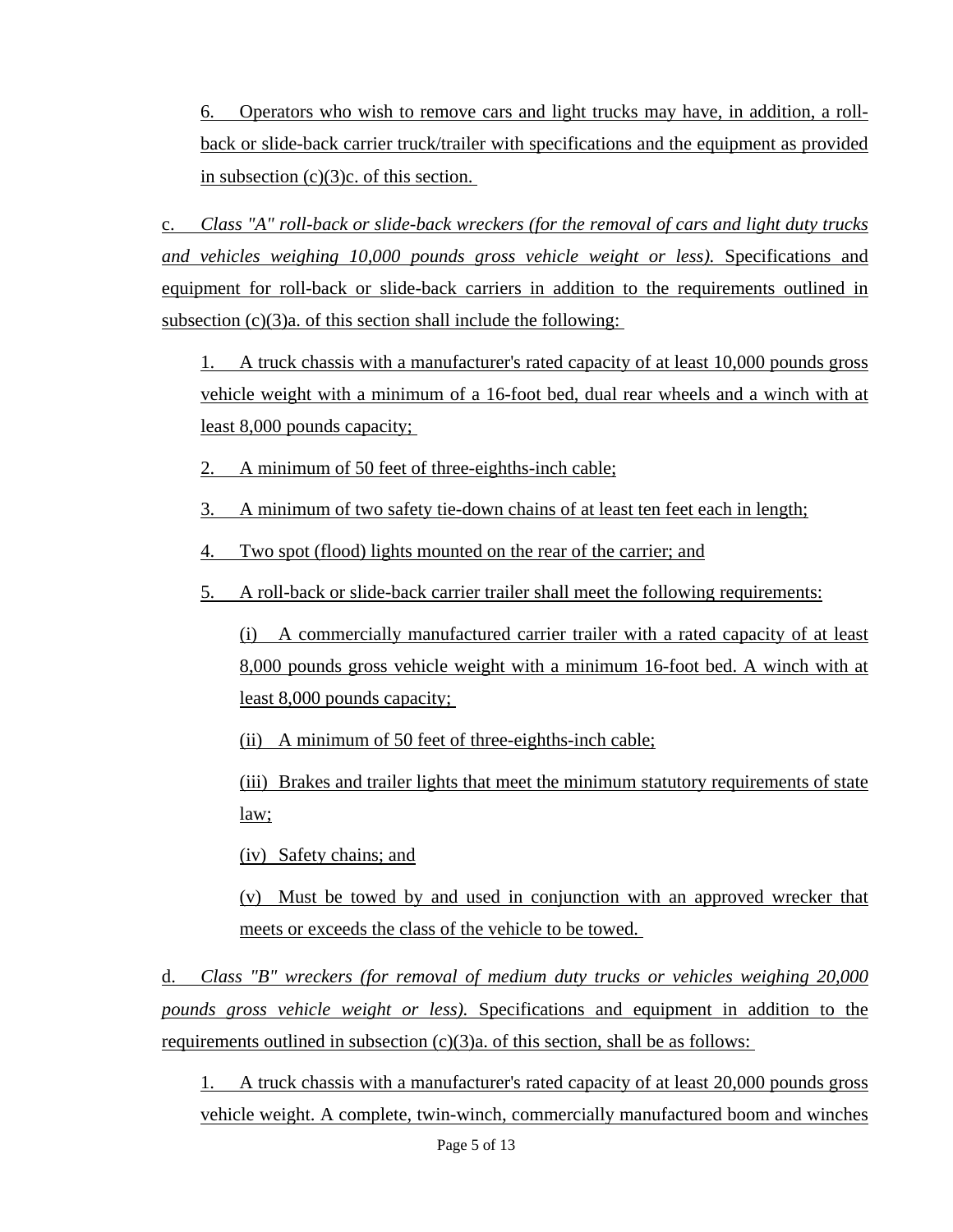having a manufacturer's combined rating of at least ten-ton capacity mounted on the chassis;

2. A minimum of 100 feet of at least one-half-inch cable on each drum;

3. One set of scotch blocks for wheels or hydraulic rear-extendable scotch blocks; and

4. Floodlights on the hoist.

e. *Class "C" wreckers (for removal of heavy duty trucks, house trailers, buses, etc., weighing over 20,000 pounds gross vehicle weight).* Specifications and equipment in addition to the requirements outlined in subsection  $(c)(3)a$ . of this section, shall be as follows:

1. A truck chassis with a manufacturer's rated capacity of at least 30,000 pounds gross vehicle weight and 30,000 pounds gross vehicle weight for tandem axle trucks. A complete, twin-winch, commercially manufactured boom and winches having a manufacturer's combined rating of at least 25-ton capacity mounted on the chassis;

2. A minimum of 200 feet of at least five-eighths-inch cable on each drum;

- 3. Air brakes so constructed as to lock the rear wheels automatically upon failure;
- 4. External air hookup and hoses, to supply air to disabled vehicles;
- 5. One set of scotch blocks for wheels or hydraulic rear-extendable scotch blocks; and

6. Floodlights on the hoist.

 (d) *Insurance requirements.* No person shall for compensation recover, tow, or remove a vehicle or provide vehicle storage or otherwise function as a wrecker operator until that person maintains in effect an insurance policy or policies that shall insure that person for its liability at a minimum:

(1) For each wrecker, combined single limit of \$500,000.00; and

(2) For garage keeper's liability, in an amount not less than \$50,000.00 for each loss covering perils of fire and explosion, theft of a vehicle and parts or contents, riot and civil commotion, vandalism, malicious mischief, and for on-hook protection.

(e) *Rates.*

(1) The maximum rate that may be charged by any wrecker operator subject to this section is as follows, based on the lowest class of wrecker service required for the vehicle, with any trailered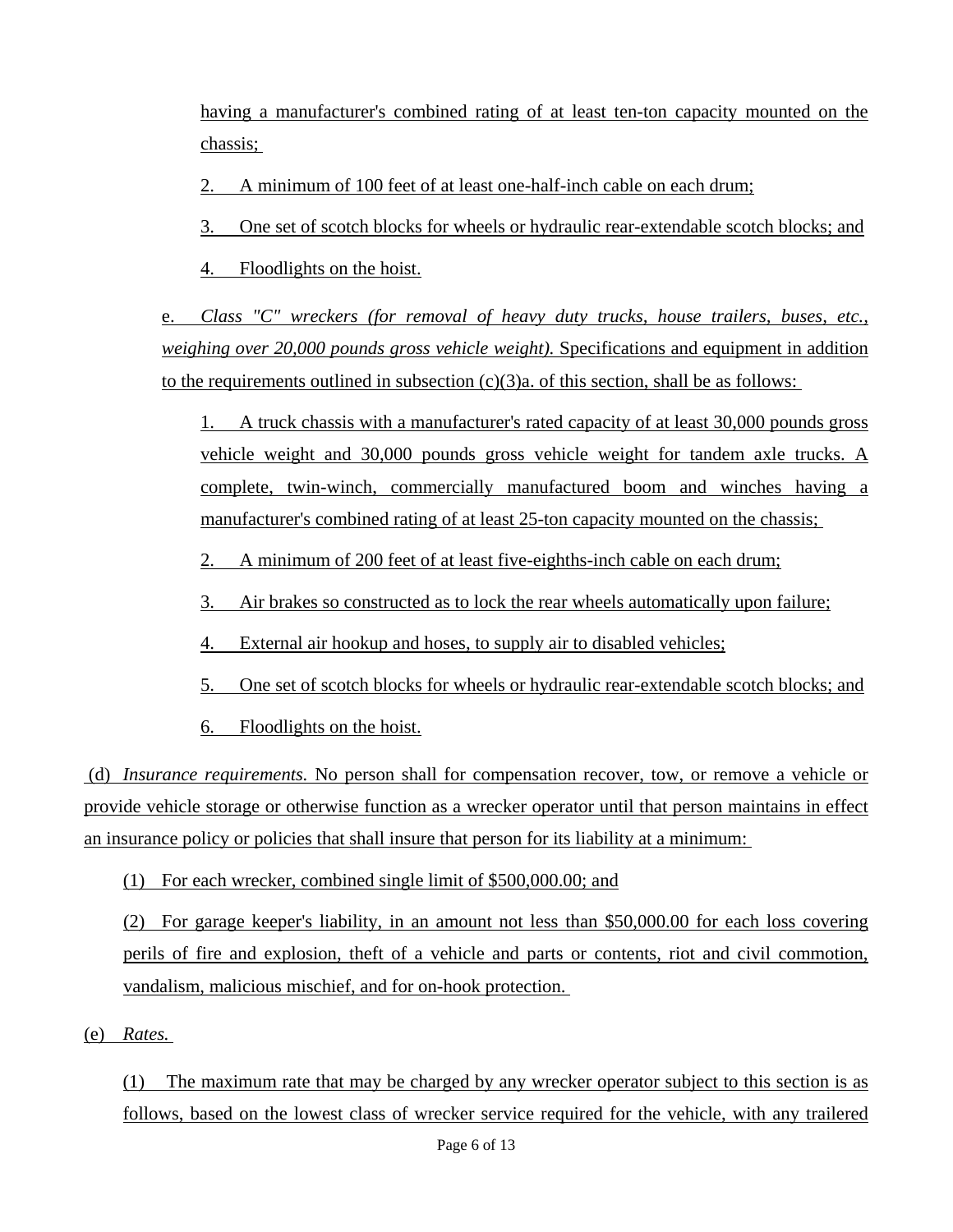# appurtenance.

# *Class A Wrecker Service*

| $200011$ $1100001$ $001000$                        |                                                    |  |  |
|----------------------------------------------------|----------------------------------------------------|--|--|
| Base rate (anytime a wrecker is called to a site)  | \$135.00                                           |  |  |
| Inside storage (per day)                           | \$40.00 plus \$2.00 per foot for vehicles over 20  |  |  |
|                                                    | feet long                                          |  |  |
| Outside storage (per day)                          | \$30.00 plus \$2.00 per foot for vehicles over 20  |  |  |
|                                                    | feet long                                          |  |  |
| Administration fee                                 | \$25.00                                            |  |  |
| Notification fee                                   | \$50.00 first notification \$20.00 each additional |  |  |
|                                                    | letter                                             |  |  |
| Mileage rate from wrecker station to site and      | $$3.00$ per mile                                   |  |  |
| return                                             |                                                    |  |  |
| Per hour charge beginning upon arrival on site, in | \$135.00                                           |  |  |
| one-fourth-hour increments                         |                                                    |  |  |
| After hours gate fee                               | \$75.00                                            |  |  |
| Service call at request of law enforcement officer | \$75.00                                            |  |  |
| Class B Wrecker Service                            |                                                    |  |  |
| Base rate (anytime a wrecker is called to a site)  | \$200.00                                           |  |  |
| Inside storage (per day)                           | \$40.00 plus \$2.00 per foot for vehicles over 20  |  |  |
|                                                    | feet long                                          |  |  |
| Outside storage (per day)                          | \$30.00 plus \$2.00 per foot for vehicles over 20  |  |  |
|                                                    | feet long                                          |  |  |
| Administration fee                                 | \$25.00                                            |  |  |
| Notification fee                                   | \$50.00 first notification \$20.00 each additional |  |  |
|                                                    | letter                                             |  |  |
| Mileage rate from wrecker station to site and      | $$4.00$ per mile                                   |  |  |
| return                                             |                                                    |  |  |
| Per hour charge beginning arrival on site, in one- | \$180.00                                           |  |  |
| fourth-hour increments                             |                                                    |  |  |
| After hours gate fee                               | \$75.00                                            |  |  |
| Service call at request of law enforcement officer | \$75.00                                            |  |  |

# *Class C Wrecker Service*

| Base rate (anytime a wrecker is called to a site)  |  | \$485.00                                           |
|----------------------------------------------------|--|----------------------------------------------------|
| Mileage rate from wrecker station to site and      |  | \$5.00 per mile                                    |
| return                                             |  |                                                    |
| Inside storage (per day)                           |  | $$40.00$ plus \$2.00 per foot for vehicles over 20 |
|                                                    |  | feet long                                          |
| Outside storage (per day)                          |  | \$30.00 plus \$2.00 per foot for vehicles over 20  |
|                                                    |  | feet long                                          |
| Administration fee                                 |  | \$25.00                                            |
| Per hour charge beginning upon arrival on site, in |  | \$300.00                                           |
| one-fourth-hour increments                         |  |                                                    |
| After hours gate fee                               |  | \$75.00                                            |
| Service call at request of law enforcement officer |  | \$75.00                                            |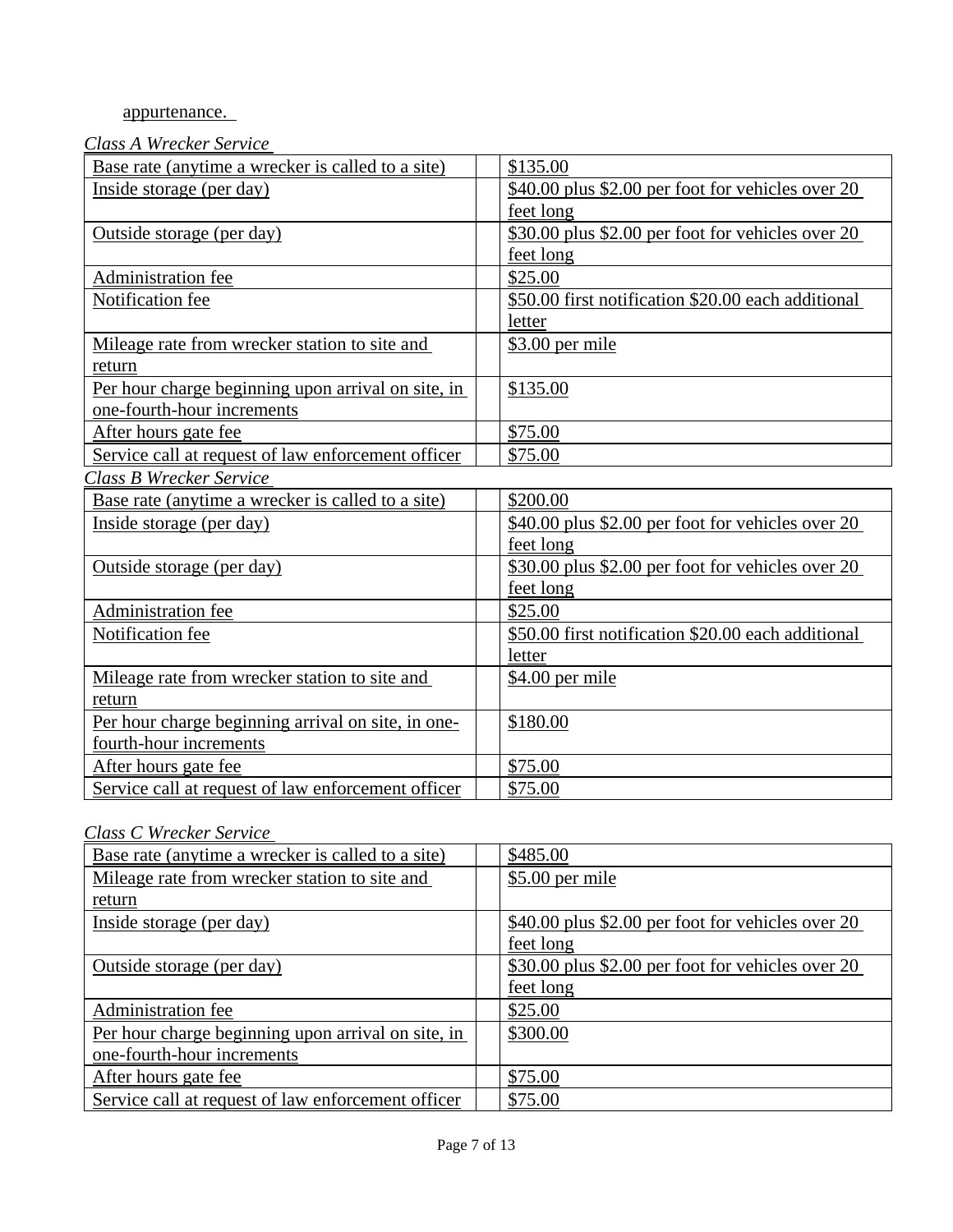(2) The daily storage rate must be prorated in six-hour increments when the vehicle is retrieved by the owner or his agent; provided, however, that no storage fee shall be charged if the vehicle is stored for less than 6 hours prior to retrieval by the owner or agent. The notification fee may only be charged when notice is sent by the operator to the vehicle owner and any lienholder.

(3) In the event a law enforcement officer needs a wrecker for a towable violation, and once the towing service has been requested by the officer at the violation site and the operator has advised the officer that he is en route to the request, should the owner or driver of the vehicle in violation return to the vehicle site before the operator has arrived at the vehicle, or before the operator has departed with the vehicle, and upon the officer's authorization to release the vehicle to the owner or driver, then the owner or driver of the vehicle shall pay a charge of not more than one-half of the maximum rate for the class of towing service called for. A wrecker operator may dispatch a heavier class of wrecker to the site but may charge no more than the rates applicable to the type of service required. Should a vehicle that requires towing be trailering a recreational vehicle, boat, or other type of trailer, and only one wrecker is required to remove the vehicle and its trailer, only one tow charge may be levied for the combined length of the vehicle and its trailered accessory.

(4) Every wrecker operator shall conspicuously display at his place of business the maximum charge that he may impose for the towing and storage services covered by this section.

# (f) *Storage facilities.*

(1) The wrecker operator shall provide storage for all towed vehicles in an outside storage area unless specific written instructions are given for inside storage by a law enforcement officer. If directed by a law enforcement officer for investigative purposes, the wrecker operator shall move the vehicle to a designated area for processing prior to storage. In such instance, the law enforcement agency will not authorize release of the vehicle until all outstanding charges by the operator, as authorized by this section have been satisfied.

 (2) The storage facility must be properly zoned for such use within the applicable jurisdiction, owned or leased solely by the wrecker operator, and vehicles stored by the operator must be separately fenced and locked. In no event shall a vehicle towed within the Village be taken to a storage facility located more than thirty (30) miles from the location from which the vehicle was towed.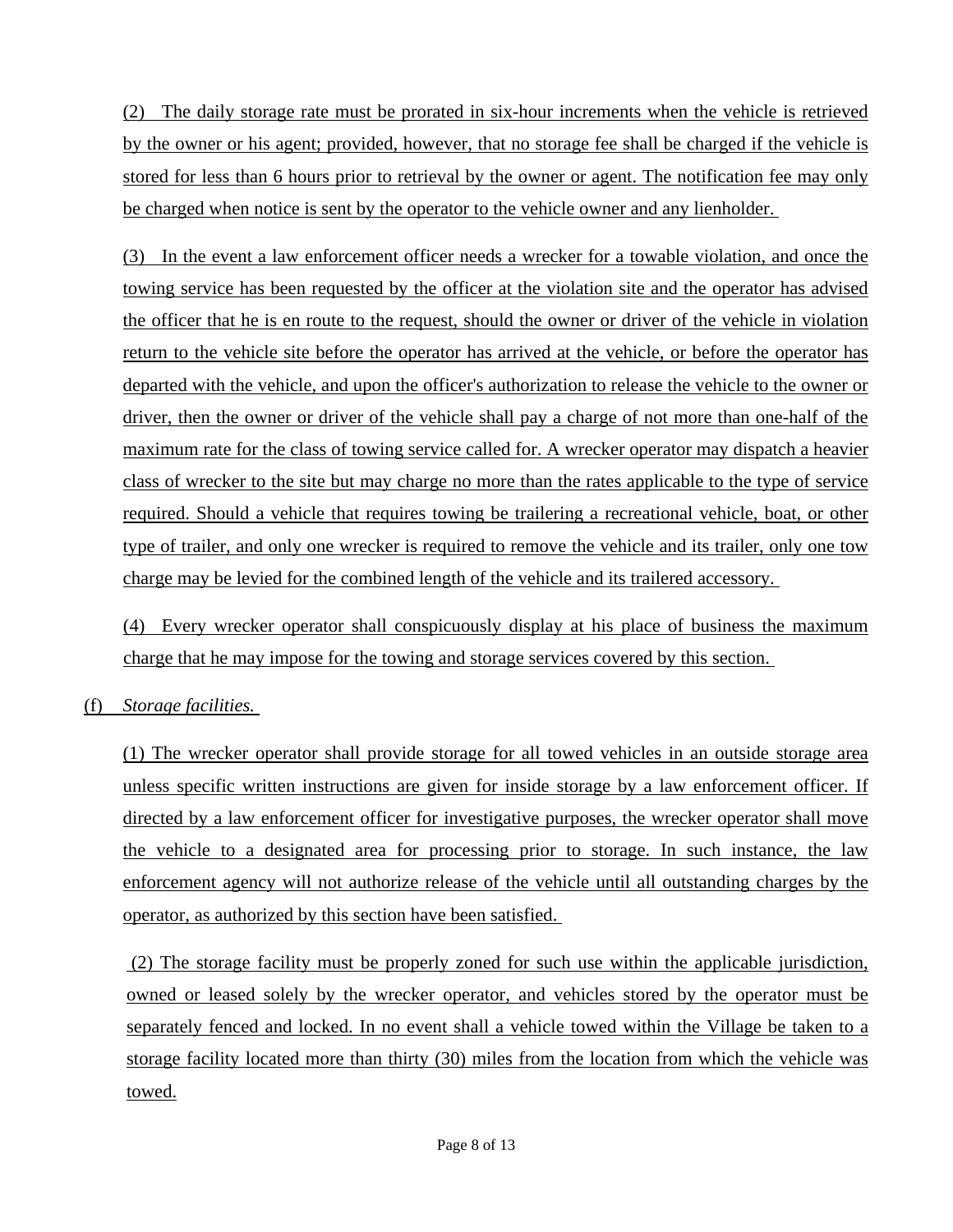(3) The registered owner of a vehicle or the owner's representatives or owner's insurance adjusters, upon proper identification, shall be permitted to inspect or photograph stored vehicles during the hours of 8:00 a.m. to 6:00 p.m., Monday through Friday. The wrecker operator shall not require the owner, adjuster or representative to pay any fee in order to inspect or photograph the stored vehicle.

(4) All fencing shall be chainlink or solid-wall type and at least six feet in height where permissible under the applicable zoning and land use regulations of the jurisdiction where it is located, to discourage theft of any vehicle or any property being stored inside. All storage facilities shall be illuminated with lighting of sufficient intensity to reveal persons and vehicles at a distance of at least 150 feet during nighttime.

(5) Permanent inside storage within a weather-tight building must be available for 24-hour storage when weather or other conditions require inside storage for the protection of the vehicle or personal property. A lean-to, tent or shed does not meet the requirements of this subsection.

(6) A minimum of 25 storage spaces with three inside storage spaces must be available at all times. Service bays or repair bays do not qualify as inside storage, nor does any area that is used for any activity other than serving as a permanent inside storage area, when vehicles are actually stored inside at the request of a law enforcement agent.

(7) Wrecker operators shall comply with hold orders placed by a law enforcement agency, including any instructions for inside or outside storage. Vehicles involved in a fatality and sealed by the traffic homicide investigator shall remain intact until the seals are removed by the investigator. No property of any kind shall be released to anyone without authority of the homicide investigator. If no fatality occurred, then the vehicle and the property may be released by the wrecker operator upon valid proof of ownership once the hold is released.

(8) For tows authorized at the request of a law enforcement officer, a copy of an inventory prepared by the law enforcement agency of all personal property found in the vehicle shall be provided to the wrecker operator. The wrecker operator shall permit the removal of such property by the vehicle owner or his agent from a stored vehicle during normal business hours without charge. The agent's authority shall be evidenced by a writing acknowledged by the owner before a notary public or other person empowered by law to administer oaths. A signed receipt for each article removed by the owner or his agent shall be obtained. Personal property shall be defined as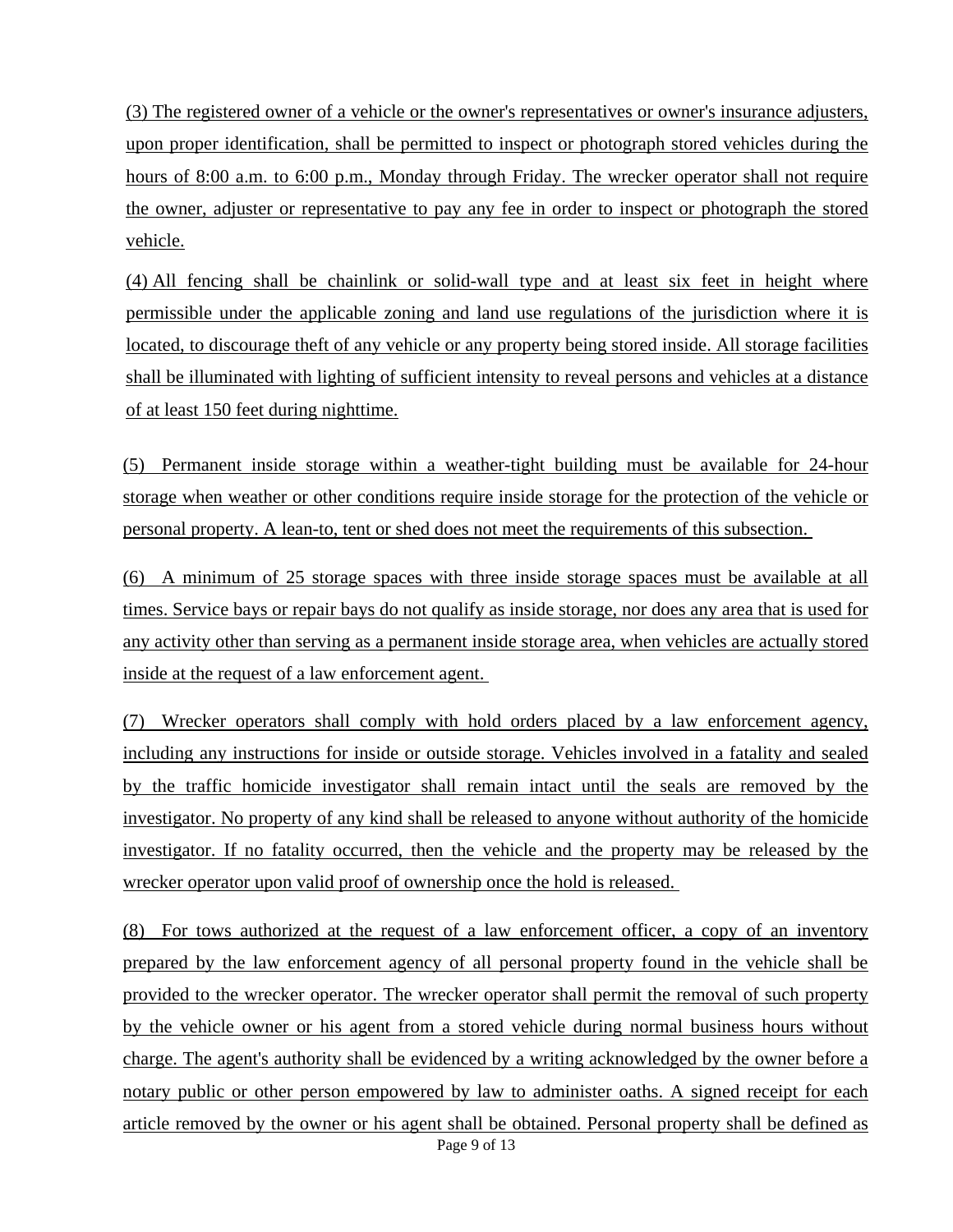any item not affixed to the vehicle that was in the vehicle at the time of the tow. In the case of vehicles stored where no "hold order" has been placed, the wrecker operator will directly release any vehicle upon presentation of proper proof of identification and ownership. If these conditions cannot be met due to unusual or extraordinary circumstances, the vehicle will be released only upon authorization obtained from the law enforcement agency.

(9) Wrecker operators handling the initial tow shall exercise reasonable care and control of parts and contents located in vehicles while under their protection or while in storage.

(10) During the hours from 8:00 a.m. to 6:00 p.m., Monday through Friday, wrecker operators shall provide adequate staffing at the storage facility so that personal property may be removed from the vehicle or the vehicle itself may be released without undue delay.

(11) Should it become necessary that personal property be removed from a vehicle or a vehicle be released when the storage facility is not staffed, the wrecker operator shall be required to do so and shall be allowed to charge a reasonable fee.

# (g) *Licensing of Wrecker Operator; Right to Operate Within the Village*

(1) All wrecker operators of all wrecker classifications subject to this section and operating within the Village shall hold a wrecker operator license with the Village in order to legally operate within the Village limits.

(2) Wrecker operators subject to this section and operating within the Village limits shall be required to renew the wrecker operator license with the Village Clerk on an annual basis. Each wrecker operator license shall be renewed no later than October 1 of each calendar year. The annual license fee and penalty for late renewal shall be as provided by resolution of the Village Council. The Village Manager shall create a wrecker operator license application which shall require the wrecker operator to demonstrate compliance with the requirements of this section.

(h) *Operation of wrecker operator on Private Property*

(1) Wrecker operators must register all private properties posted as identified in  $\S715.07(2)(a)$ , F.S. with the Village Clerk prior to the placement of signage identified in §715.07(2)(a), F.S. Said registration shall include a letter from the property owner or person authorized by the property owner or lessee indicating that said posting has been requested and approved by the property owner. Such letter must be either notarized or signed by the property owner or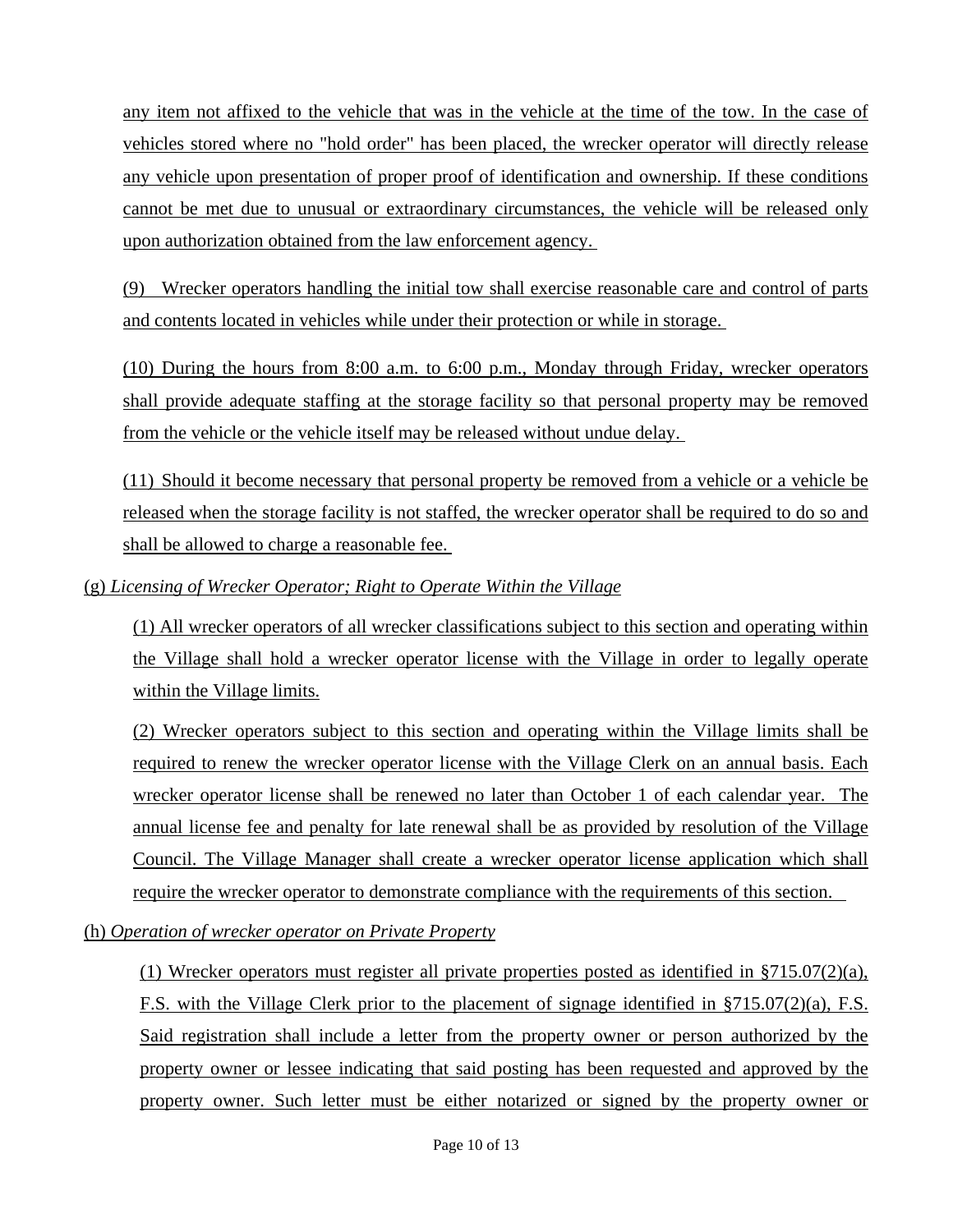authorized person in the presence of two witnesses.

(2) If posted notice subject to  $\S715.07(2)(a)$ , F.S. is removed for any reason by the wrecker operator, the Village Clerk shall be notified within fifteen (15) days of the removal.

(3) In the event that the owner or operator of a vehicle is present when a wrecker operator arrives to tow, the wrecker operator shall give a verbal warning and at least five (5) minutes for the owner or operator of the vehicle to remove the vehicle from the property before initiating the tow.

(4) In no event shall a wrecker operator initiate a tow when the owner or operator of the vehicle in question is present at the vehicle location, or in the vehicle.

(5) Neither the property owner nor the person authorized by the property owner shall have any interest in nor be affiliated with the wrecker operator towing the vehicle from the property owner's property.

(i) *Jurisdiction.* In the case of an operator who provides towing and removal service covered by this section but provides vehicle storage service in Monroe County or within another municipality, this section shall govern the storage service unless Monroe County or the municipality has adopted and maintains in effect ordinances or regulations governing the same subject matter.

(j) *Penalties.* All law enforcement officials are hereby authorized to assist in the enforcement of this section to the extent that it is within their respective jurisdictions to do so.

(1) It shall be unlawful for any person or entity to violate or fail to comply with any provision of this section. Any such violation shall be punishable in accordance with Section 2-111 of the Code. Each day that any provision of this section is violated shall constitute a separate offense hereunder.

(2) The penalties described in this subsection shall be in addition to the abatement of the violating condition or any other equitable relief. Should any person violate or fail to comply with any provision of this section, the office of the Village Attorney may make application to the circuit court for the Sixteenth Judicial Circuit of Florida for an order to enjoin such violation or failure of compliance.

(k) *Suspension and revocation of wrecker operator license.* In addition to the penalties described above, any wrecker operator who is found to have violated this section on two or more occasions shall be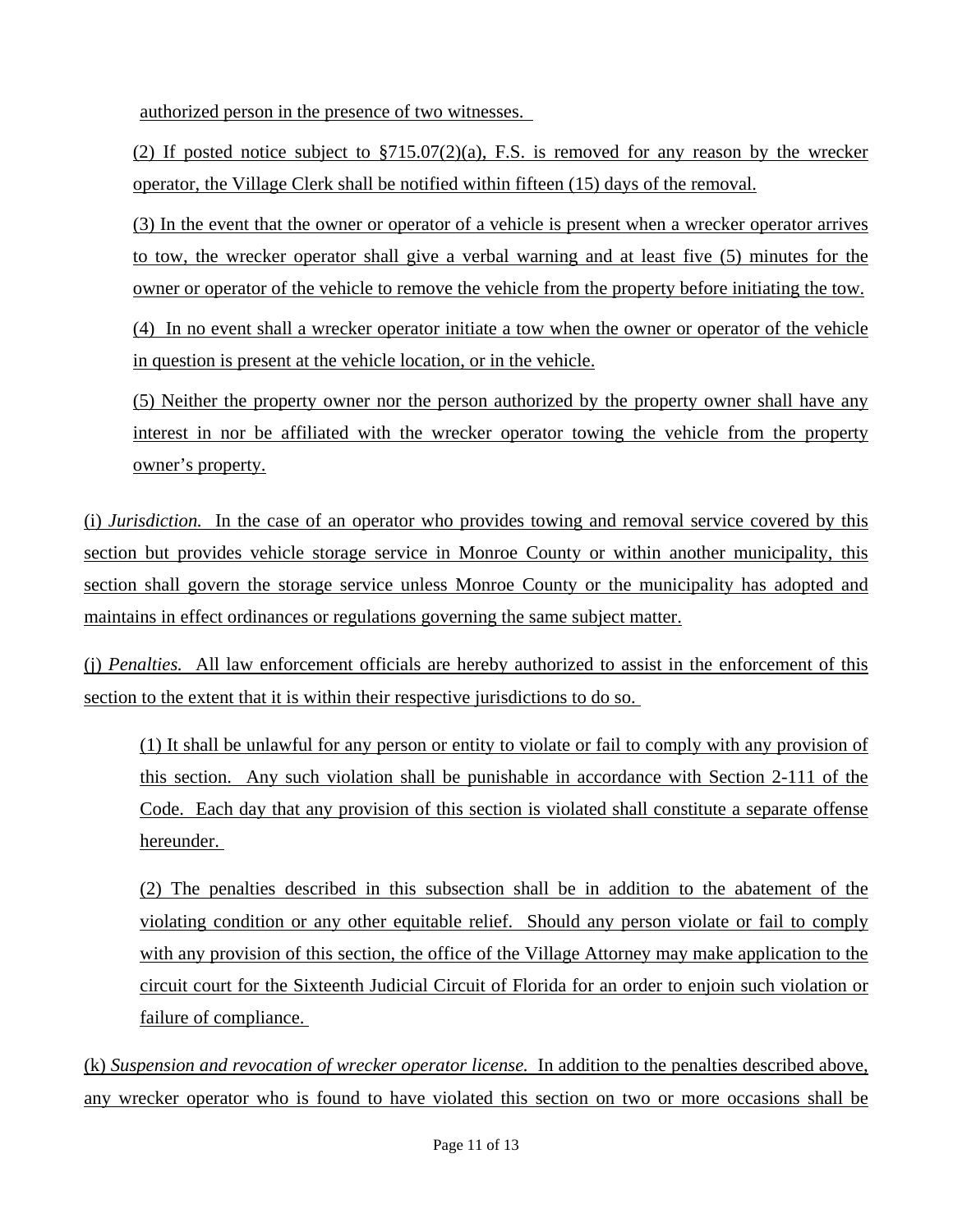subject to the suspension or revocation of its wrecker operator license. Within ten (10) days of a finding that a wrecker operator has violated two or more provisions of this section, the Village Manager shall schedule a hearing with the violator. The Village Manager shall hear testimony and/or evidence of the nature of the violations and any circumstances associated therewith. After such hearing the Village Manager may, by written notification to the wrecker operator, suspend or revoke the violator's wrecker operator license for a period of up to one year based upon the gravity and frequency of the violations. The violator may appeal the Village Manager's decision to the Village Council by filing written notice with the Village Clerk within five (5) days of the Village Manager's written determination. The Village Council shall set the matter for hearing for the next regularly scheduled Village Council meeting, and shall provide the wrecker operator with written notice of the hearing no later than fifteen (15) days prior to the date of the hearing. By majority vote, the Village Council may affirm, reverse or modify the decision of the Village Manager based upon the factors considered by the Village Manager and those brought before the Village Council at hearing.

(l) *Refunds of towing fees charged in violation of this section.* Any determination of a violation of this section or applicable Florida law shall result in the refund of any towing charge collected from the owner of an improperly towed vehicle.

**Section 3. Repeal of Conflicting Provisions.** The Provisions of the Village of Islamorada Code and all Ordinances or parts of Ordinances in conflict with the provisions of this Ordinance are hereby repealed.

**Section 4. Severability**. The provisions of this Ordinance are declared to be severable and if any sentence, section, clause or phrase of this Ordinance shall for any reason be held to be invalid or unconstitutional, such decision shall not affect the validity of the remaining sentences, sections, clauses or phrases of the Ordinance but they shall remain in effect it being the legislative intent that this Ordinance shall stand notwithstanding the invalidity of any part.

**<u>Section 5.</u> Inclusion in the Code.** It is the intention of the Village Council and it is hereby ordained the provisions of this Ordinance shall become and be made part of the Village of Islamorada Code, that sections of this Ordinance may be renumbered or re-lettered to accomplish such intentions, and that the word "Ordinance" shall be changed to "Section" or other appropriate word.

**Section 6. Effective Date.** This Ordinance shall become effective immediately upon adoption*.*